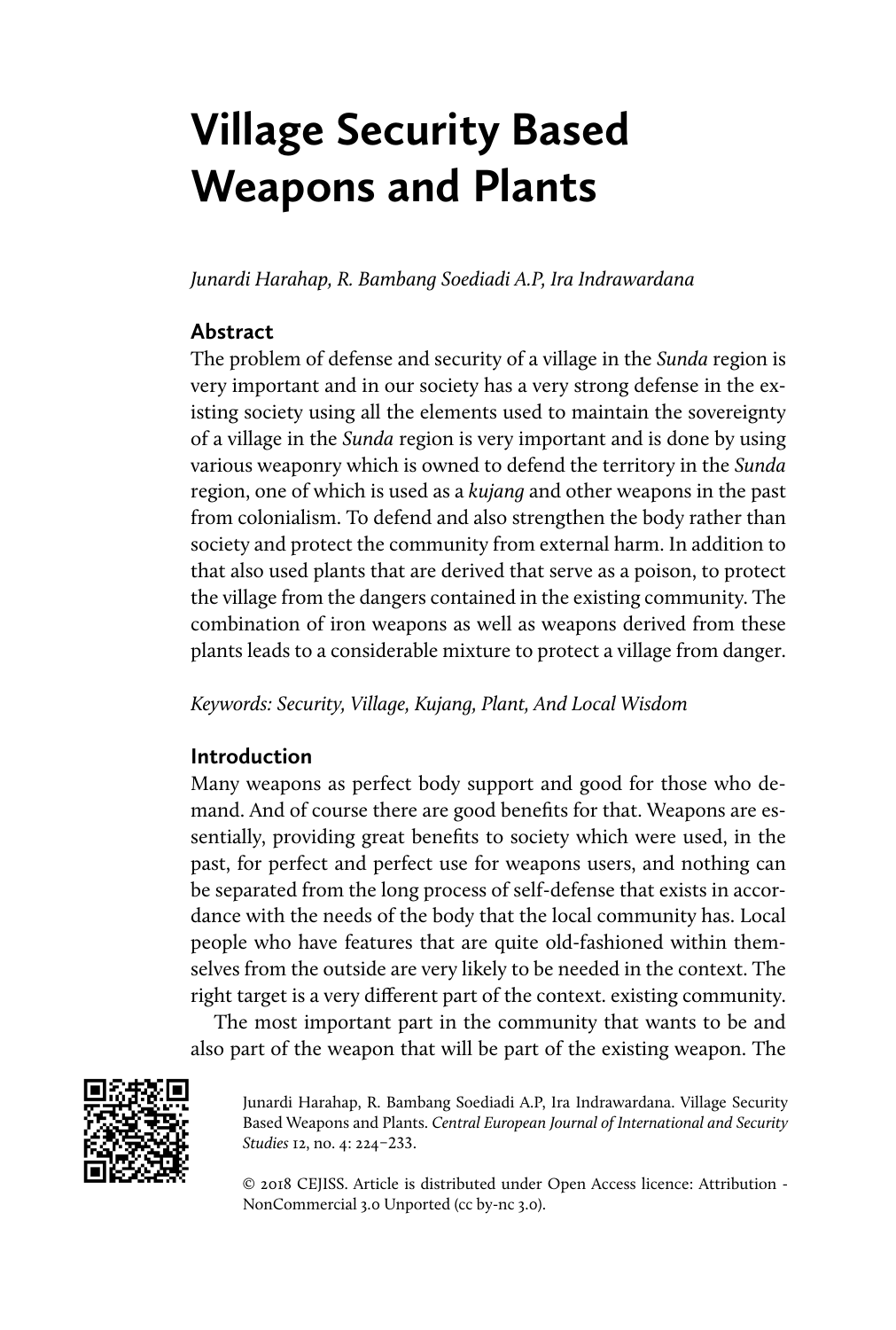strong weapons that are available are made by the example of the local population. Mickevičiūtė, N.<sup>1</sup>, the use of weapons plays a very important role, where weapons must have functions in accordance with their functions. Prosekov & Ivanova<sup>2</sup>, Surya<sup>3</sup>, Jarjusey<sup>4</sup> foods in which of course produce elements that are also important as standards in the existing context. Lilliestam & Ellenbeck<sup>5</sup>, energy in an enabling environment to develop in the world. Rappert, Moyes & Lang<sup>6</sup>, weapons use very important roles that exist in several different things. Weapons made are part of the traditions that exist in the context that exist in the community that exist in accordance with the rules that are owned by the existing community. How words are used well and in accordance with existing conditions<sup>7,8,9</sup>.

*Junardi Harahap R. Bambang Soediadi A.P*

 *Ira Indrawardana*

#### **Results and Discussion**

Existing mechanisms with a sufficiently strong part in understanding the forces that exist in society are the strengths that form the basis for the community that will develop in accordance with the conditions desired by the community that are in line with expectations for what is expected from the weapons section there is. The part that is the basis for understanding the conditions that exist in the community. Existing conditions to be the most important in the conditions that have been created. A powerful weapon in the realm of society that exists in accordance with the wishes achieved.

The expression of a role that is quite important for the community and also becomes an extraordinary force in understanding the culture that exists in a culture that will be a very important part of what society exists in an area that is important in the existing community and culture and also the weapons that exist will create a very important role in the existing society. Problems are issues that are very important for society and also the culture of the country that must be carried out and made a strong benchmark. Weapons are part of the community that is in dire need of and proving the conditions that exist in the problems and funds available to the community. Functions that have used a very important part in the realm of a nation that exists. Existing culture using a very important part in the existing conditions becomes an inseparable part of an existing national culture. What exists is a condition that is very possible in the existing society. The important part is the weapon in the part that is in the condition that exists. In accordance with the expectations desired by the existing community conditions.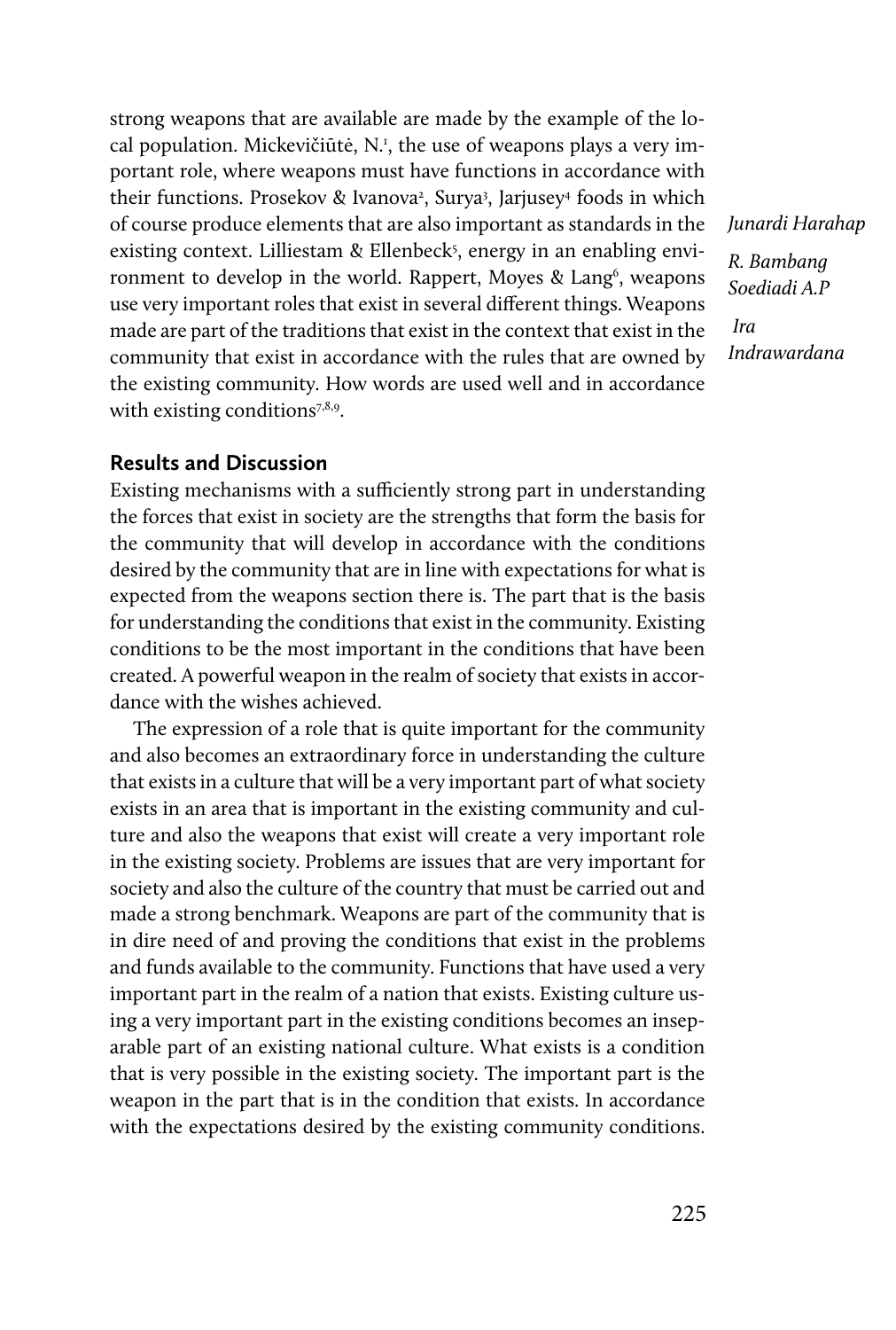Weapons and culture are strong conditions in the level of national dynamics that exist and in accordance with existing conditions of the existing community.

*CEJISS 4/2018* 

Culture and society are two aspects that are strong and different in playing the conditions that exist and in accordance with the expectations made by the community and the existing culture in accordance with the expectations desired and adapted to the conditions of the existing community. Security is a vital object that must be carried out and used as a high standard of the existing community in accordance with the wishes desired by the existing community. Existing conditions and make the country strong with the conditions outlined in the existing cultural realm. And according to the conditions that exist with the existing community in accordance with existing conditions. Society becomes a very important part of the existing developments in the problem with the problems that exist in conditions that have become a very important part of the community in conditions that are in line with the things expected and adapted to the existing conditions as an important part in the existing society and adapted to possible and expected conditions in the culture of a large nation. Are there conditions that result from an inseparable part of the part in the conditions that are found from and which can be an integral part of the existing culture.

The part that is not separated from the existing culture is a condition that exists in the problem and the community that has become an inseparable part of society which in the perspective of the condition of the community which has brought problems that not only create conditions that are built with conditions that make and give strong. Security is a condition that brings the expected conditions of a security aspect that exists in the community which in terms of the existing security and in accordance with the conditions expected and produced from the existing program and in accordance with the wishes used and used for various conditions used and desired by existing security conditions. And according to many things that exist in society with the conditions that exist. Existing security conditions play a very important role in the discourse that exists in the realm of diversity that exists in accordance with the expectations made and desired by the community that has existing conditions in the existing community and conditions that have an important part and become a very important part in the existing conditions, the security that is in accordance with the existing becomes a strong problem in accordance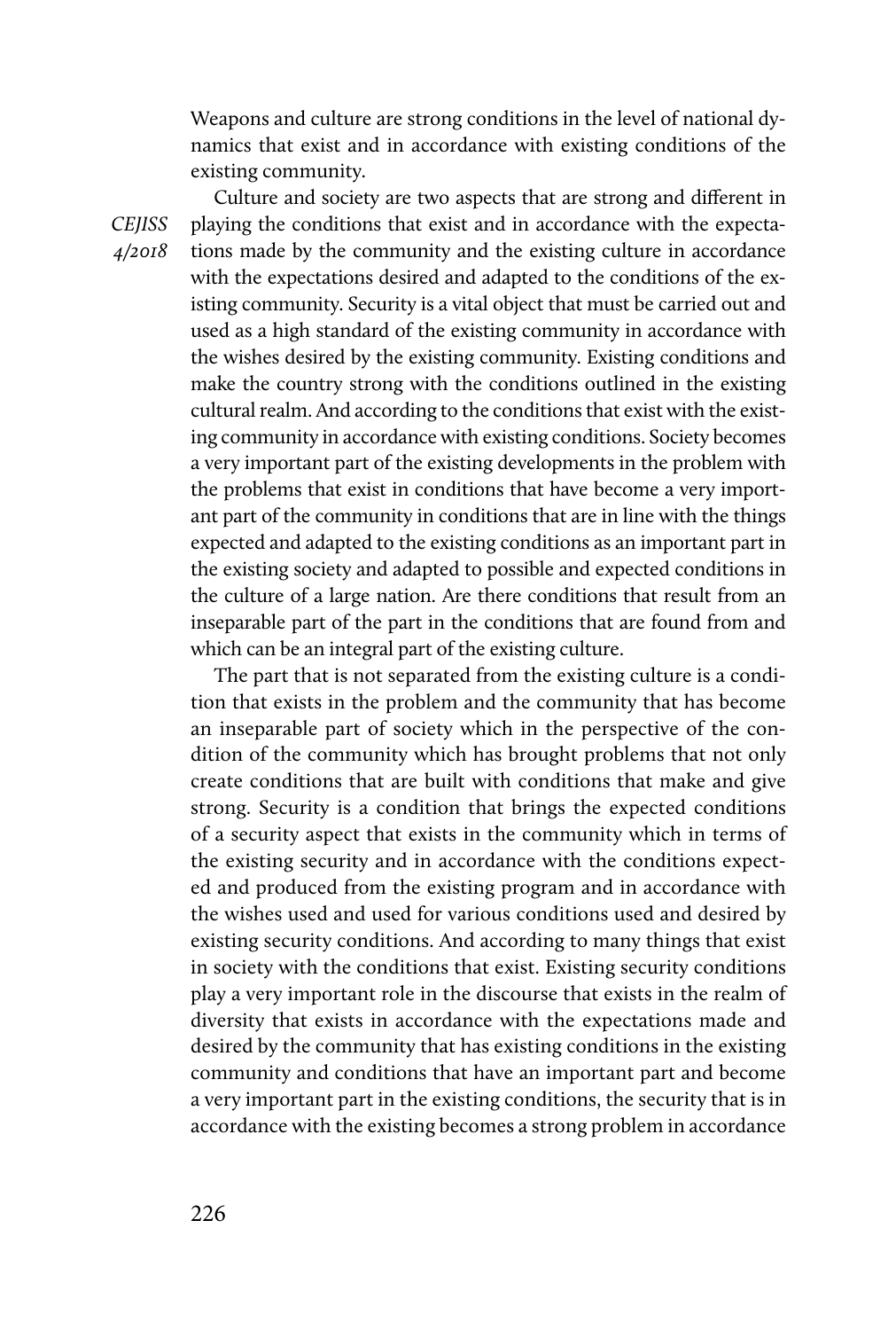with the expectations of the conditions that are part of an important part in the realm of security.

Security is an important part of the process carried out by taking into account the conditions of the respective regions and also in accordance with expectations that can be done well in accordance with the context that must be done well and thoroughly. The most important part is making weapons as a method that is effective in giving a deterrent effect to enemies who want to carry out attacks well. Good communication must be done with existing conditions in accordance with the desired expectations together with the conditions carried out using the existing methods. The aspect of security is that aspects related to cultural issues that exist are also to be carried out properly in accordance with the rules expected by the existing community. This aspect must also be viewed correctly with the conditions that are owned and expected. Culture plays a pretty good role in seeing different and basic conditions that are shared simultaneously with a pattern that is well done in a useful way with the existing context.

The conditions that occur in understanding culture and security are very important things to maintain the security of a place in making conditions that exist in the existing aspects. And also of course this must be seen and done well in accordance with the cultural aspects that are shared and also in accordance with the conditions and cultural context that exists as well. Various conditions that occur are parts that must be carried out and used as a benchmark. As a politics, it plays a significant role in the context of the community. Existing problems must also be used as an adequate condition in the realm of existing. The domain that plays a role in accordance with the conditions and context that occur in the existing community and in accordance with the expected results. Problems and culture are two dimensions that are occasional and in accordance with the conditions produced and given to the community and the needs of the community. good understanding is needed in carrying out various conditions.

Security is a very important problem in understanding the condition of an area by understanding various aspects that exist and are happening so that the community must be able to become a great force in the context of the existing cultural realm. Security that brings aspects that bring the conditions that are the most important part will bring great benefits to the existing state security. As understood that security is a crucial and important thing in building an existing power

*Village Security Based Weapons and Plants*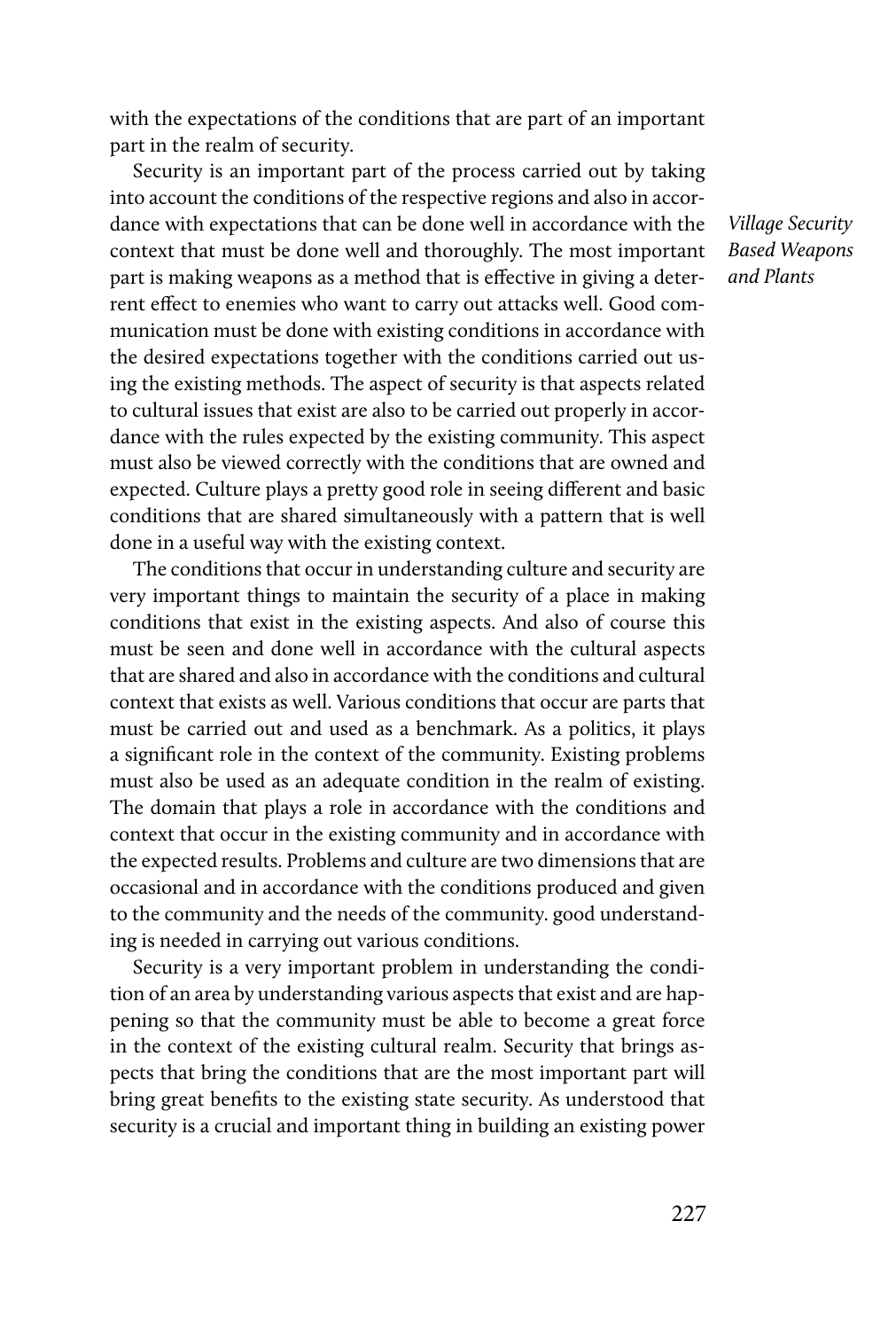and becoming a strong pillar in understanding and controlling existing conditions and in accordance with existing conditions and become an important part in building the nation's strength big and dignified. The conditions that exist in culture that develop in the realm that exists and bring benefits to society are security.

*CEJISS 4/2018* 

Security is a very important part of society which leads to conditions that are important in the realm of deep society through existing communities. In a variety of conditions, all security plays a very strategic role in understanding the existing culture in accordance with expectations that are well done and leads to changes that occur in the socio-cultural dimension. Weapons are also used to carry out existing forces in which there are mechanisms that exist in society that exist in accordance with the conditions that exist in the existing development in the community. Weapons that are used are also quite deadly and also sometimes use deadly plants for the weapons used and become a very important part in the community that is in accordance with the conditions that are owned by the community who use the conditions of existing medicinal plants. Plants also play an adequate function in defense aspects against existing enemies. Of course, this is important to be understood in the frame of defense that is so that the strength of a country can be done well in accordance with the rules that are carried out and desired by a force in question in the realm of power in the frame of security.

Weapons are the most important part in human life with weapons bringing society into an inseparable part of existing parts of life. Life that brings tremendous influence to the life of the nation that is certainly very important for life. Weapons playing a role that will bring influence that carry weapons that have the ability to accept again makes me increasingly concern for people who have the ability to make decisions that have the ability to make decisions that are one of the basis of life that says to those who are main consideration for existing weapons. Their weapons that will make decisions that have a power are there. So the part that will bring the existing decisions into existing parts.

Bringing to the existing one brings into being the part that will bring to the party who helps the user the part of reading the decisions that are in the section head that will make it bring to the parties there. To the part that will receive the part that makes being the head of the section that leads to the existing party there is an existing capital that will go through the existing part.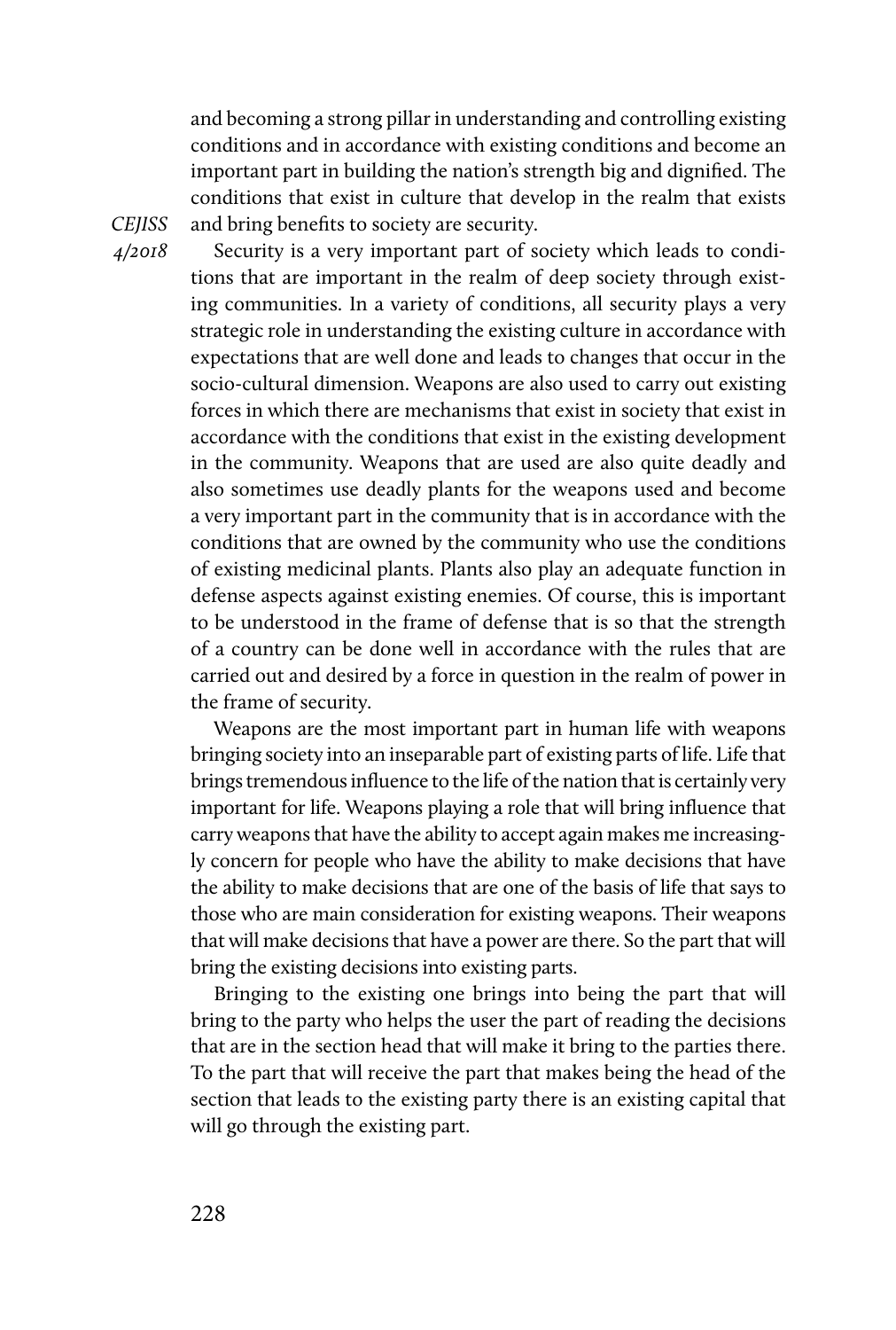Bringing to the part that will become part of your own capital becomes an important part of being an important part of what can be an important part of the existing community. Economy and weapons are an important indication in understanding the many obstacles that have to be carried out with various conditions that exist as a tangible form of battle that is carried out to achieve the objectives to be achieved in accordance with the needs of the person concerned and run by people who want the existence of relationships in various conditions in accordance with the desired goals together. Weapons become a very powerful force in the existing weapons use process which is of course very important to be kept in accordance with the conditions that are based on the conditions that exist in the realm of society that keeps up a development that goes according to the expectations and conditions that are sought. aspire to the existing and well-developed community.

This will be seen as a great force from the influence of existing weapons in accordance with the conditions expected simultaneously with the existing potential and should not be violated and questions in the context that exists and in accordance with the wishes of the existing community in the development played by the existing community, in accordance with the immediate needs desired by the existing community and the intended development in the existing community and in accordance with the expectations sought. In accordance with the underlying conditions and encompassing the existing and moving weapons conditions in accordance with the conditions expected by the existing community as desired to be achieved in the development that exists in the expectations that the community wants to achieve and that is expected by the existing community.

Weapons are a need that must be owned by a community that exists to bring the conditions of the weapons that exist in the community that feel that they exist. Weapons are an important part of existing culture and carry very important conditions.

The process of understanding the making of weapons also plays a long process by understanding the various phenomena that exist within the community that certainly have structures that exist in the existing cultural realm and in accordance with the conditions of the existing nation and state in accordance with the conditions that exist in the existing and existing developments in the community exist. Plants can also be used as a deadly weapon to destroy enemies in the

*Junardi Harahap R. Bambang Soediadi A.P*

 *Ira Indrawardana*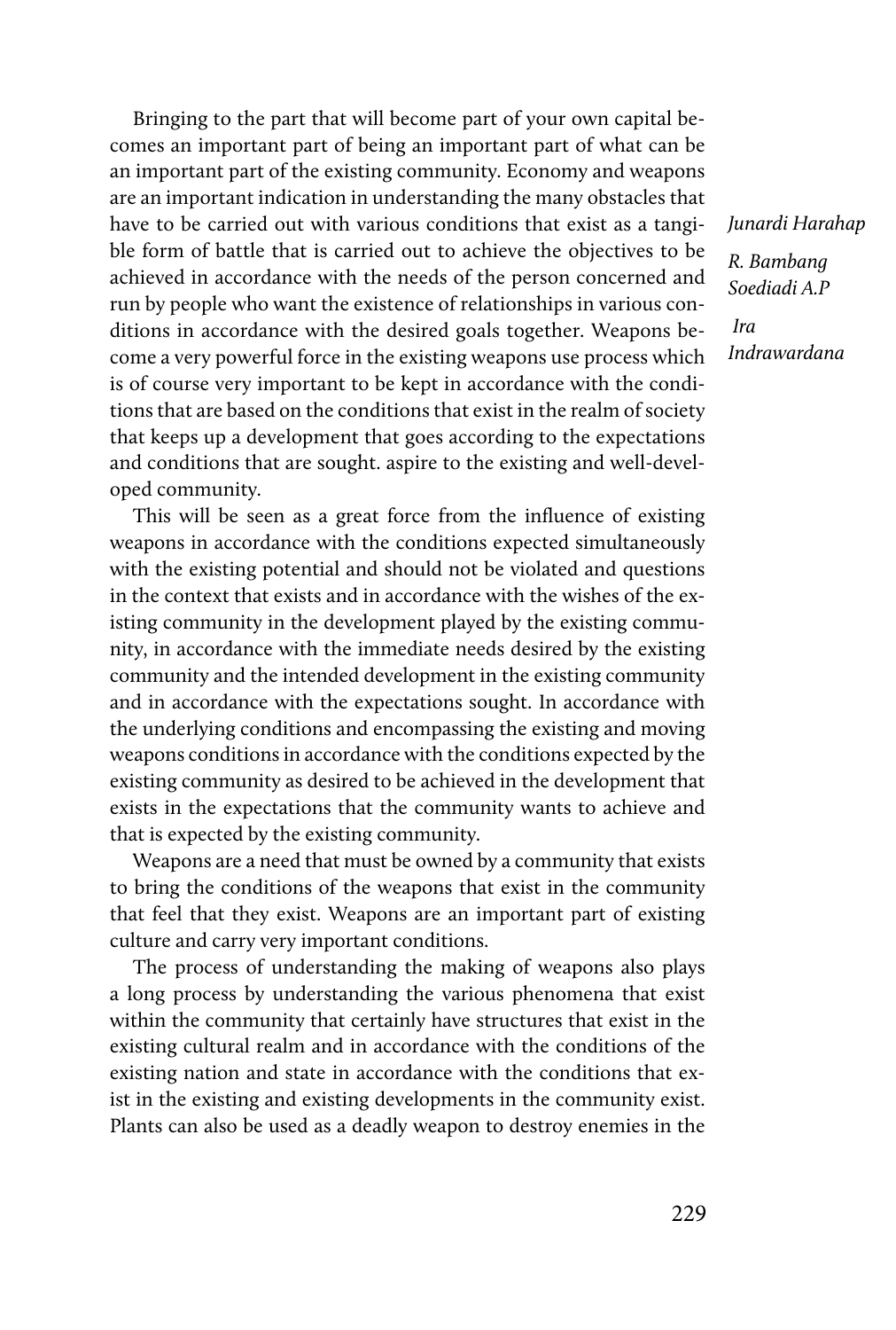face of enemy conditions that exist in the existing community and in accordance with the wishes to be achieved at the level that exists in accordance with existing conditions. In accordance with the dimensions that underlie the way of thinking that exists in the dimensions of society that exist in the realm of the nation in the existing category as expected by the people who become objects in the manufacture of existing weapons. As to what expectations are expected and felt by a community entity that exists in understanding the development needed by a large force in the framework of the success that is expected by the community in protecting the existing conditions in the community in accordance with what is being preached existing community.

In achieving the goals to be achieved in joining the existing conditions, it certainly has an influence on the strengths that exist in the basis of existing life and is very expected to occur as long as the existing conditions are very long and move very well in maintaining sustainability within the existing indigenous communities.

Of course this condition is highly expected for the goals expected together in the context of several weapons observations in accordance with conditions that do not have fundamental differences in the existing structure. There are a number of conditions that cause many problems that need to be considered and delivered and resolved properly, so that things that are not good in the future will occur according to the existing problems. Problems that involve and encompass the existing conditions in accordance with expectations can somewhat achieve the desires that exist in society. The thing that needs to be prepared also in understanding the character that exists is to make this weapon problem into a domain that exists in the realm that is in the perspective of the conditions that exist in various conditions that exist in the community that exist in various conditions that occur which certainly brings things that are not in accordance with the procedures that are lived in life that exist so that it becomes to keep the enemy from entering into the community and the community that exists.

Conditions in the cultural realm are very consistent with the principles that occur in several conditions. Of course this needs to be understood as an important and comfortable condition in the existing development in accordance with the hope of achieving a strong new security desire. Of course this must be maintained and maintained deeply to understand the concepts and conditions that are also in accordance with the conditions that are expected by the people in the

*CEJISS 4/2018*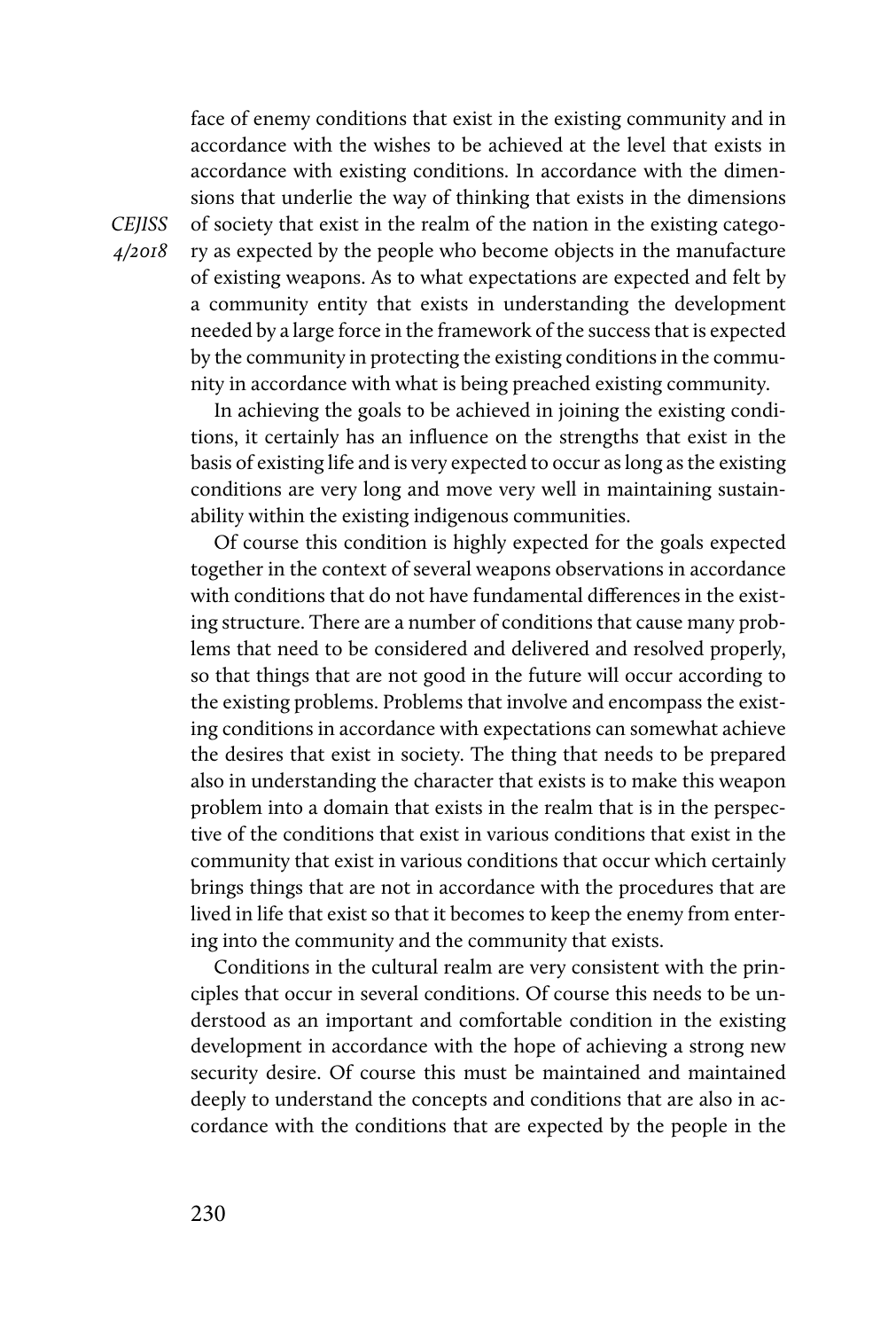community in the realm to help in the preparation and development and preparation of existing.

This weapon problem is a very important problem in understanding the existing problem, by doing a lot of security carried out by the community by carrying out various existing weapons and in accordance with the various conditions that exist, in accordance with the conditions that exist in existing conditions. As a variety of conditions that exist in the various conditions of weapons that exist, in accordance with existing conditions. Various conditions exist, in accordance with those carrying various existing conditions, various conditions that exist in accordance with various conditions that exist, in accordance with the weapons that began the existing ethnic groups. Weapons for existing ethnic groups are very important to understand the conditions that exist and in accordance with the constraints that are owned and also become an important part in the conditions that exist in existing weapons.

Weapons are an important thing for people who have existing ethnic groups with the weapons of society to be strong and also good in facing all the challenges faced by society in facing the various natural obstacles that exist in the existing society. Especially in the past, weapons were an important thing to protect themselves from various things that exist in accordance with existing conditions and in accordance with various problems faced by indigenous peoples and also the existing communities and this is absolutely indispensable.

In the past indigenous peoples this matter was very important to strengthen the existing conditions and weapons in understanding the various natural challenges that the community had and became a very important part in understanding the existing conditions in accordance with various conditions. As a form of condition that is owned by indigenous peoples that exist and in accordance with various problems faced by the existing community. As a form of cooperation within this community, it is carried out by forming various weapons owned by indigenous peoples. The existing tools and weapons are used as a form of cooperation within the existing community and in bringing a lot of changes in the existing community.

Weapons are created as a form of tradition that has taken place very deeply, meaning that this weapon is a form of cultural tradition that exists in society. All forms of tradition that exist are a form of tradition that goes well and in accordance with existing forms of tradition. And weapons are also traditional as well as all forms of traditions and

*Village Security Based Weapons and Plants*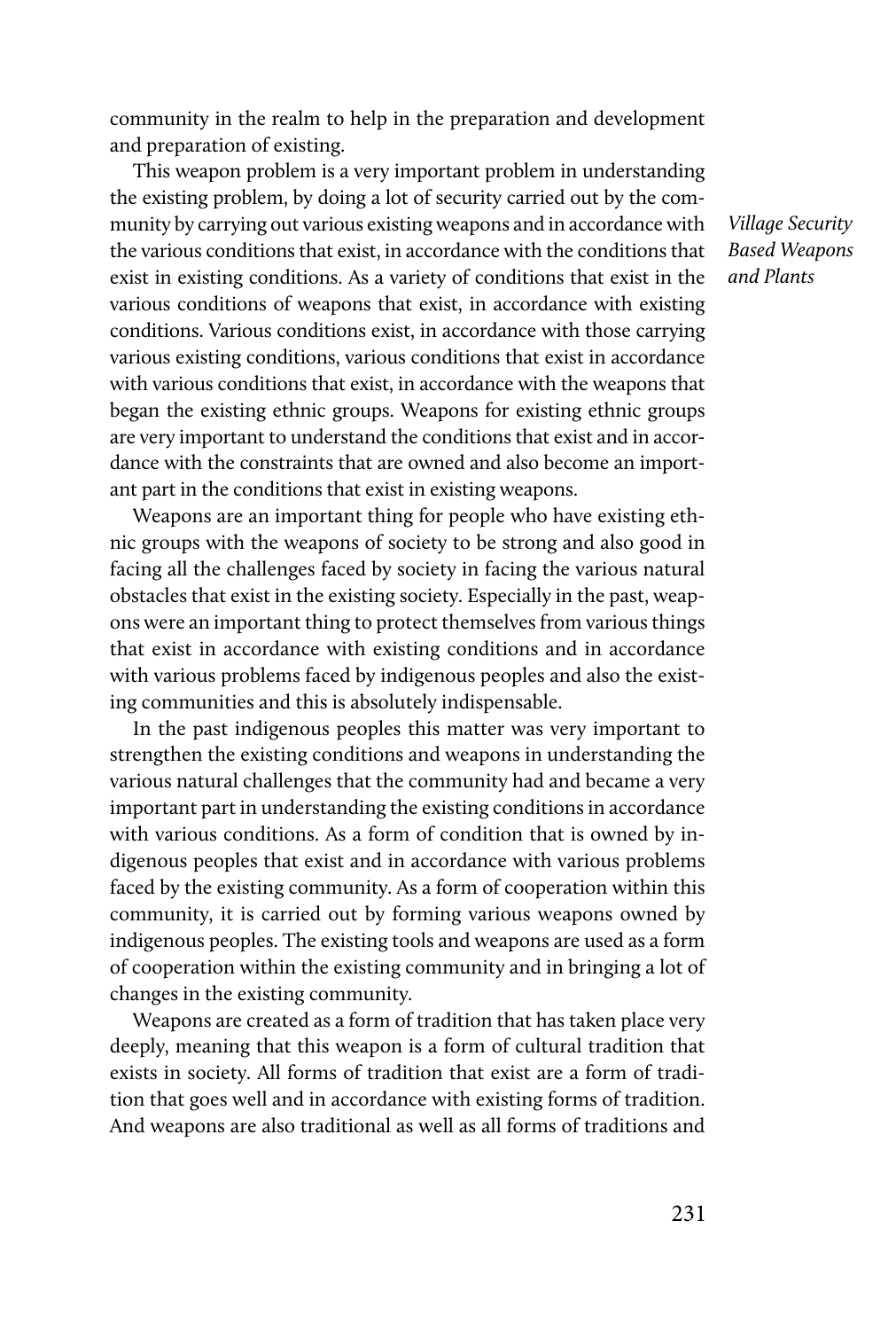structures that exist in society that lead to changes that are desired by the community. And in the process of creation rather than the weapons are also made in the form of existing traditional processes and in accordance with various existing forms and conditions in accordance with the conditions desired by the existing community.

*CEJISS 4/2018* 

In addition, the weapons created are also the flow of conditions that are owned by the existing community and provide strong conditions in the existing society, and lead to change and also a characteristic of the existing community and in accordance with existing conditions. In accordance with the existing conditions, it is stated that weapons are an inseparable part of culture. Also in the weapon there is also the name of the plant which is also placed in the weapon.

Plants can also be used as weapons which can be seen from the nature of the poison in the weapon, this happens due to learning from the processes in the universe that use weapons as a force that exists. Weapons become a deadly part when used also in them, plants that are very deadly and can be used as weapons that exist and bring influence in using them inside the weapon. Weapons in which contain parts that are part that is not released rather than an existing weapon and it is very dangerous in turning off opponents in the weapon.

Deadly weapons bring to many things and bring to various conditions that exist, according to various things that exist, so that in playing weapons that contain deadly plants must be done in a careful manner and in accordance with the conditions and rules that must be done with good in accordance with the results achieved in the existing community. As a form of resistance and also as a form of reinforcement rather than conditions that exist in society and lead to changes in existing weapons. Weapons are an inseparable part of a culture that exists in society that exists and becomes for those who bring strong conditions, in accordance with existing problems, so that it becomes a very important part in bringing the existing conditions.

As a part that has to be done a lot, a variety of strategies are carried out in understanding the conditions that are in accordance with various conditions that lead to changes that arise and become parts that are not released in understanding the very strong part and become a strong part in understand the conditions that exist. So that a safe society will be achieved with weapons created by the community to achieve safe conditions in a village or in a community based on the existing conditions of the community and bring security to the existing local community.